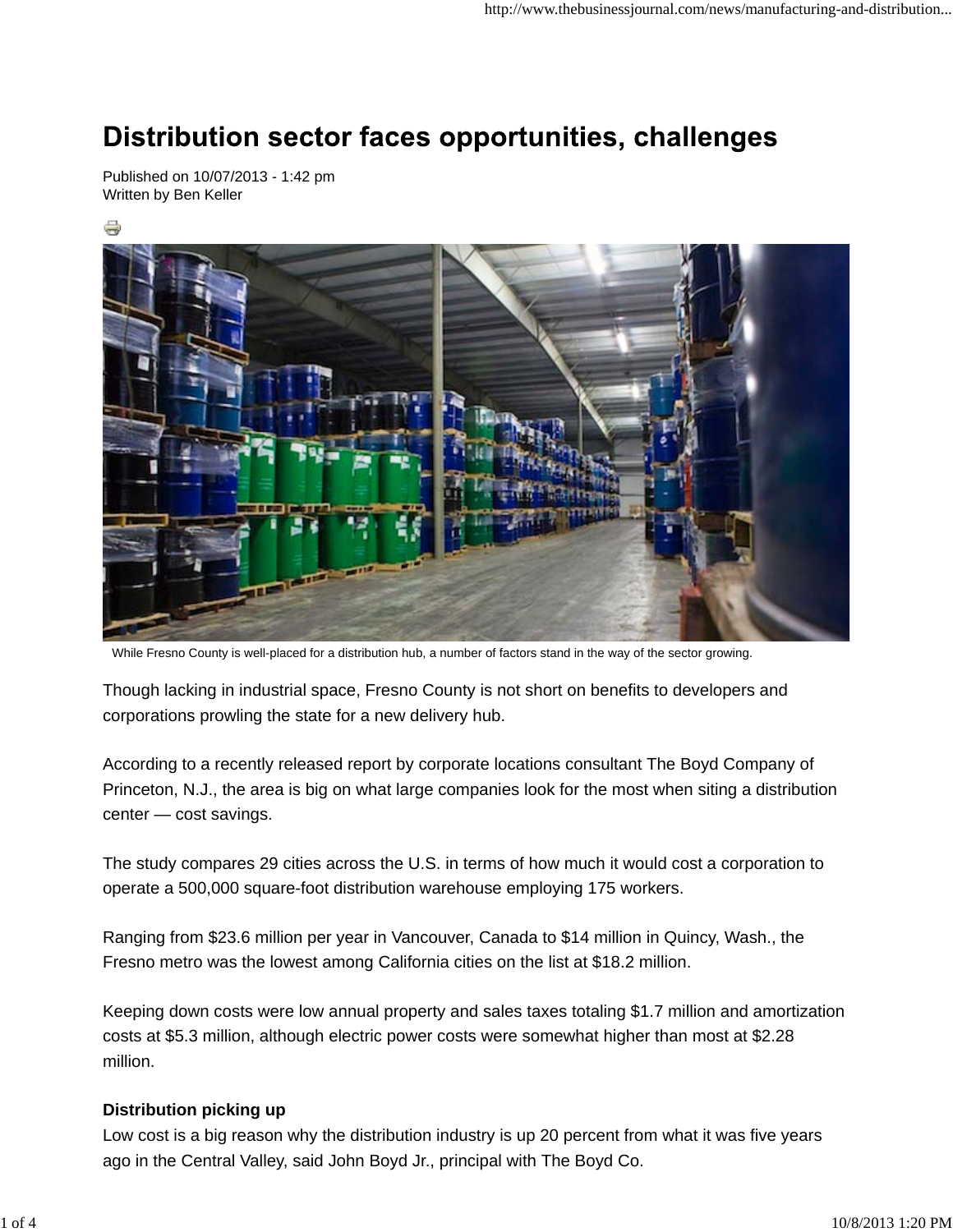"Labor costs here are very attractive. Real estate costs here, especially on the industrial line, are very attractive. There are great bargains today in the industrial market throughout the Central Valley, especially in Fresno," Boyd said. "And the savings are amortized over 25 years similar to a mortgage, so \$5 or \$6 million is actually \$100 million."

Another thing attracting distributors to Fresno, Boyd said, is convenient access to intermodal rail to transport goods.

Fresno serves as a hub for the Burlington Northern Santa Fe and Union Pacific class 1 rail lines running up and down the state, with several class 2 short haul lines operated by Genesee & Wyoming shooting off to rural communities in the Valley including Firebaugh, Reedley and Strathmore.

Boyd said distribution clients have been looking at rail service more closely than ever. The company is predicting over-the-road trucking costs to increase by 5.6 percent in 2013 over the year before and diesel fuel to rise to \$6.69 per gallon by 2020.

"There's also the value of branding yourself as being green friendly," he said. "One gallon of gas translates to 405 miles of intermodal transportation.

"AB 32 (California's greenhouse gas reduction law) is something business leaders run around saying how bad it is, but the reality is goods need to get to consumers in California. Fresno is a low cost place to do it."

Boyd, who represents clients including Dell, PepsiCo and JP Morgan Chase, said distribution is really the firm's focus right now, with the rise of e-commerce compelling companies to be closer to their consumers.

He mentioned new warehouses by Amazon in Tracy and Patterson and several major distribution centers in Kern County's Tejon Ranch by IKEA, Walmart, Caterpillar, Target and others.

## **A tough sell**

But despite its relatively low cost and proximity to dense consumer populations, the Fresno area is without the sprawling spans of developed industrial land like communities farther to the north and south.

"If you look at the industrial property, shovel-ready-to-go, we don't have thousands of acres of industrial property ready. We're limited on inventory," said Esther Cuevas, director of corporate locations with the Economic Development Corporation serving Fresno County. "There's definitely opportunity for growth."

With just 48 million square feet of industrial space in Fresno County, the region's 10 percent industrial vacancy places just a little higher than the national rate of 9 percent, according to the EDC's 2013 Real Estate Forecast.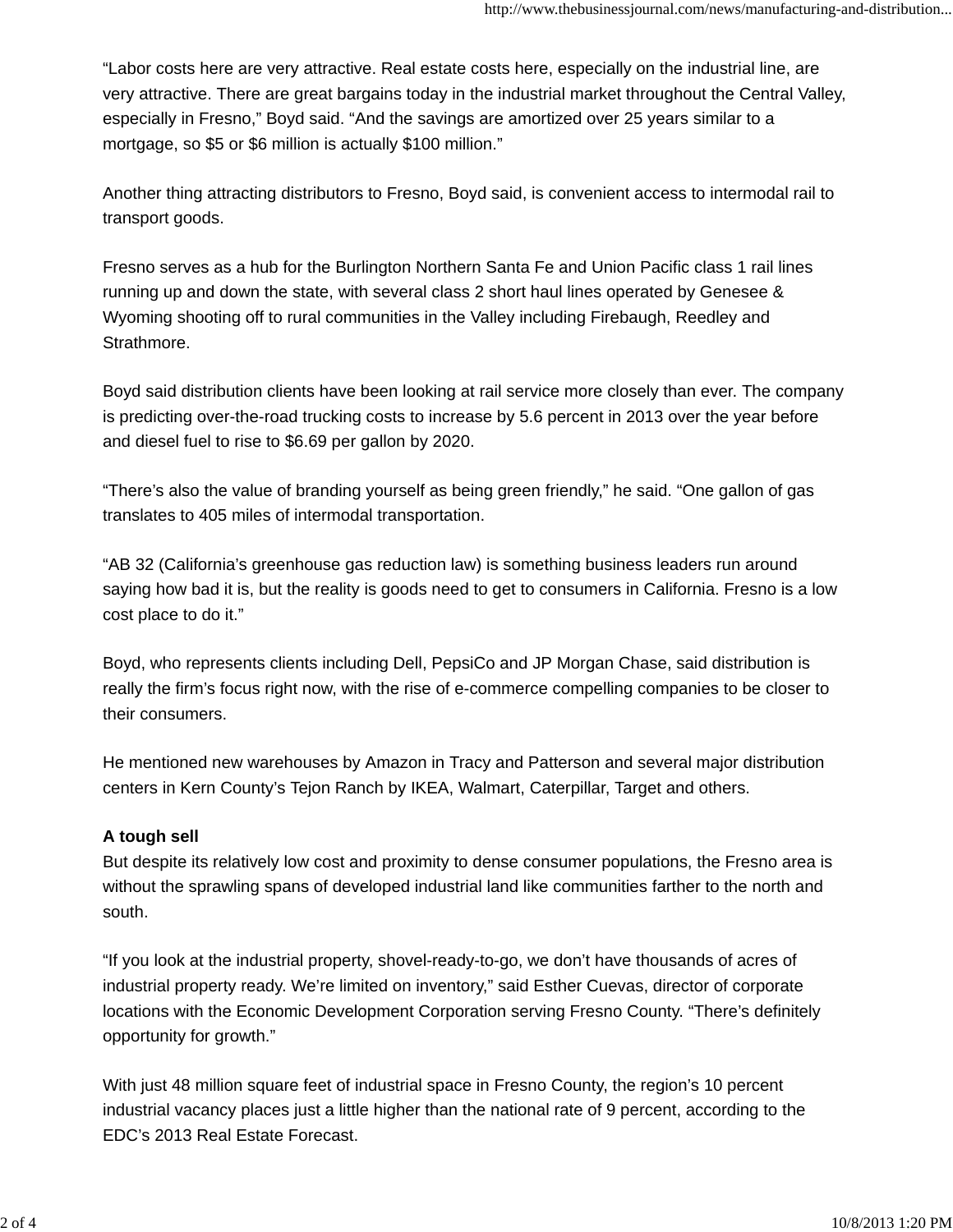However, the EDC's most recent Fresno County Overview guide showed the county's annual lease rate for warehouse and distribution space averaging \$3.72 per square foot compared to \$5.64 in Los Angeles.

Cost is something Cuevas leads on when wooing companies to Fresno County.

She mentioned Fresno's lower land values, giving the region an edge over southern and northern California, as well as lower wages inherent in being an ag-based community.

Cuevas also promoted Fresno's mid-state location as being ideal from a logistics standpoint, with only 129 miles to the Port of Stockton, 244 miles to Long Beach and 177 miles to Oakland.

"Logically, if a business needs to get their product out within one day, they can reach that, as well as Reno and Salt Lake City," said Cuevas, echoing Boyd's focus on rail access.

#### **Rail opportunities**

Roger Van Groningen is taking the region's rail connectivity for all its worth. For the last two years, the president of the Fowler-based logistics company Van G Logistics has been developing 154 acres northwest of Conejo and Peach avenues in Selma into a rail-oriented industrial park served by the BNSF rail line.

With some 120,000 square feet of both dry and cold storage so far, Groningen is currently improving the site with 3 ½ miles of track and a loading area that can fill 17 rail cars at one time.

When done, around 50,000 feet of track will branch off of the rail line to park rail cars going up and down the state and even farther to the Midwest and East Coast while saving growers and shippers up to \$50 million a year in transportation costs.

"Our biggest expansion is going with the rail for two reasons. One is environmentally, both with air quality with trucks coming off the road, and also structurally with trucks physically on the road that are deteriorating the highways," Groningen said.

## **Competition with ports**

Not everyone is as optimistic about distribution settling in the area. According to developer Roger Anthony of Roger Anthony Real Estate, more is flowing out of the Valley as an agriculture-oriented region than coming through. Large corporate warehouses, he said, are therefore more suited farther north and south near bustling ports to receive product.

"You're not distributing from Fresno to Los Angeles or to San Francisco. No one's going to package it here," said Anthony, who has developed some 250 acres of industrial property serving ag along Highway 99 near Fowler and Selma over the last 12 years. "We get everything in on ships. Why would they take it from Oakland to Fresno to take it Oakland?"

Fresno County is also served well by large industrial parks like North Pointe Business Park along North and East avenues in south Fresno.